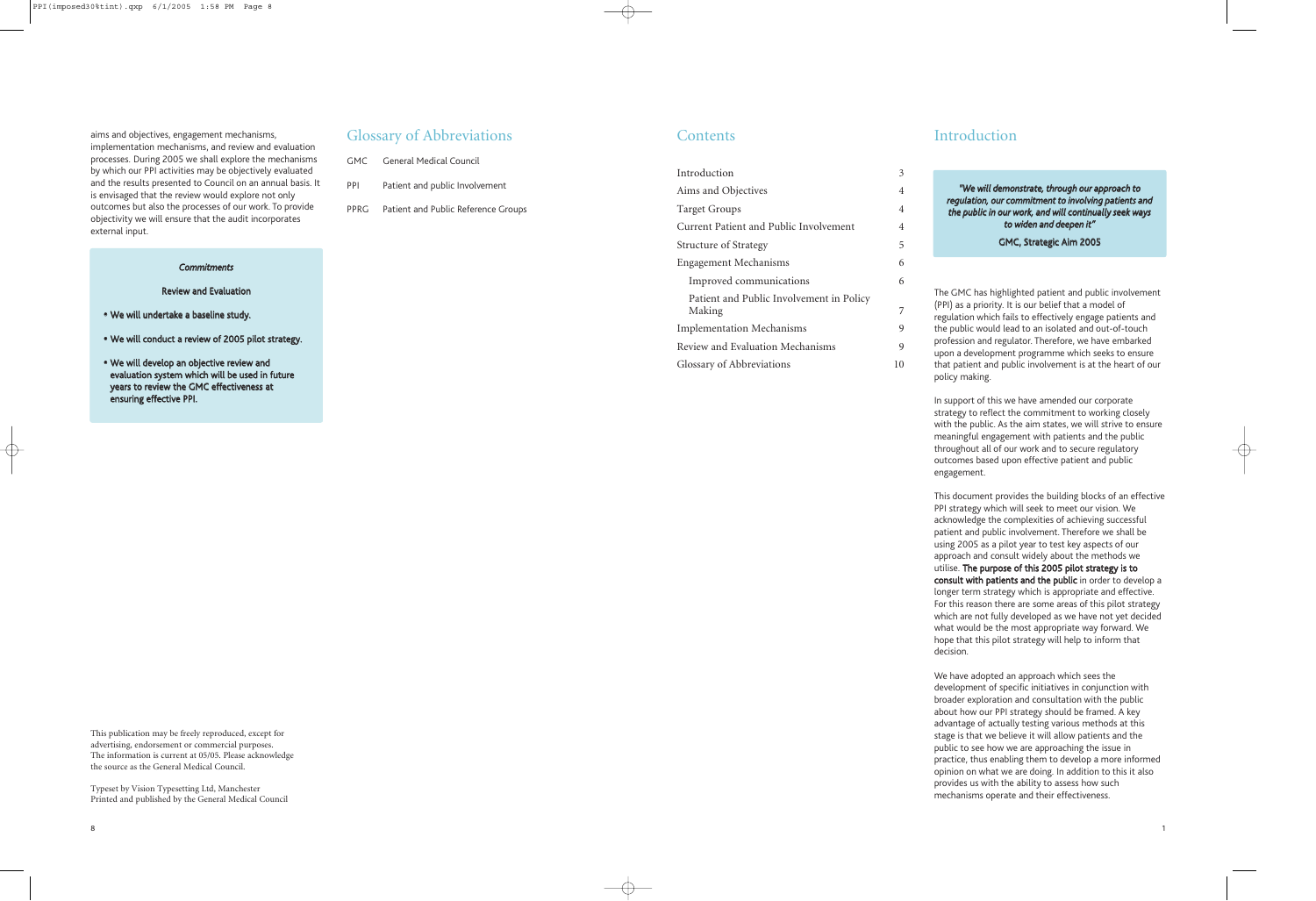## Implementation Mechanisms

We recognise the importance of ensuring that patient and public involvement is integral to our everyday business. PPI and the underpinning strategies are owned and driven by Council, thus providing both senior level support and accountability.

During the course of 2005 we shall begin to entrench PPI within our decision making. We will build upon the existing senior level support by identifying PPI Champions within the organisation who will be responsible for promoting and supporting PPI in our work. The Champions will also provide valuable support to those external representatives who are involved in our work. Senior level leadership will be complemented by individual level ownership which we shall explore during 2005.

In order to support our staff to achieve effective PPI we will develop a PPI protocol which will assist in identifying why, when and how PPI should be utilised as part of the decision-making process. Further to this we shall also run a series of internal seminars to ensure that we fully equip our staff to fulfil the commitments we have made.

<sup>3</sup> The importance of support and training for lay people is detailed in, 'A report on a study to evaluate patient/carer membership of the first NICE guidance development groups', Linda Jarrett and Patient Involvement

Alongside the support required for our staff we also recognise that some lay people involved in our work may require training and support to enable them to engage effectively in discussions.<sup>3</sup> We shall build upon the current training and support available for lay people involved in our work, to develop training which may be used in the development of new engagement mechanisms.

## Review and Evaluation Mechanisms

- We will identify senior level champions to support the implementation of the PPI Strategy within the GMC.
- We will explore ways in which to develop individual level ownership of PPI.
- We will develop PPI protocols to help guide and support staff to ensure effective PPI.
- ∑ We will run a series of staff PPI seminars to provide further help and information to staff in order to support the roll out of this strategy.
- We will develop an induction and support programme for lay people involved in our work.

The fundamental purpose of increasing patient and public involvement is to enhance the patient focus of our policy making. To this end, the outcome of a PPI strategy should be a quantifiable increase of PPI in policy making.

In order to discern an improvement, it is important to identify a baseline. Therefore we shall undertake a review of the full extent of PPI in our current activities. The outcomes of this review will be used for two purposes, firstly, to identify and prioritise areas for improvement and action, secondly, to use as a comparison at the end of the year.

Following this we shall conduct a review of the 2005 pilot programme to assess its effectiveness. The review of the pilot will also seek to assess the feedback and reactions to the programme and will examine all aspects of the work;

Unit, June 2004.

#### *Commitments*

### Implementation Mechanisms





# Aims and Objectives

This pilot strategy ultimately aims to fulfil our commitments to PPI as expressed in the strategic aim and the operational level objectives which underpin this aim. Specifically, however, we aim to:

- 1. Develop a system which facilitates meaningful PPI.
- 2. Develop a system to capture patient and public opinions.
- 3. Develop the GMC's internal capacity to ensure effective PPI.
- 4. Identify priority groups with which we must engage.
- 5. Develop a system by which PPI becomes integral to the work and decision making of the GMC.

Of equal importance is what we believe the outcomes of greater patient and public involvement will be. There are benefits for the GMC, patients and the public, in greater partnership working. However, we have identified five key definable benefits, these being:

- 1. Obtaining a better understanding of patients' and the public's expectations of regulation.
- 2. More appropriate and focussed policy making by the GMC.
- 3. Provision of a better quality of service.
- 4. Increased confidence in the work of the GMC by the general public and patients.
- 5. Greater transparency, thereby increased understanding of the GMC's work.

# Target Groups

Achieving breadth of involvement is difficult yet vital in achieving effective PPI. The public as a whole comprises a vast array of interests and opinions, it is therefore unrealistic to expect to be able to involve everyone. However, identifying the key broad categories we wish to involve in our work will help to guide the implementation of this strategy. The key groups which we aim to focus upon include:

### 1. Patients

- 2. Carers
- 3. Members of the public
- 4. Patient and carer representative organisations
- 5. Consumer representative groups
- 6. Advice agencies
- 7. Government and statutory organisations

We recognise that although often referred to as one homogenous group, there is a distinction to be made between patients and the public. The perspectives of patients and members of the public differ and therefore their role in the engagement process needs to also reflect this. An individual can take on different roles depending upon whether they are engaged as a patient, community representative or citizen.<sup>1</sup> We will therefore ensure clarity of role when engaging with patients and members of the public. In relation to the categories listed above we will endeavour to ensure that we involve as wide a representation of each of the relevant sub groups, specifically those groups which are difficult to involve. This will also enable us to assess the range of involvement and identification of priority groups.

# Current Patient and Public Involvement

Although we are at the early stages of developing a PPI strategy, the past has not been void of public involvement. In recent years, marked by unprecedented reforms of the GMC, we have strived for greater PPI in each of our statutory functions.

In 2003, Council was reconstituted resulting in an increased lay membership from 25% to 40%. To ensure that all of Council's work has a lay input, each of our policy committees includes lay members, thereby ensuring that at all stages of the decision-making process there is lay involvement.

In our responsibilities relating to medical education we have taken some important steps in developing lay involvement. As part of our quality assurance of undergraduate medical education we have recruited lay persons to participate in the inspections of medical schools. The recruitment criteria included the ability to

<sup>&</sup>lt;sup>1</sup> Patient and Public Involvement, Harry Cayton, Journal of Health Services Research and Policy Vol 9 No 4 October 2004.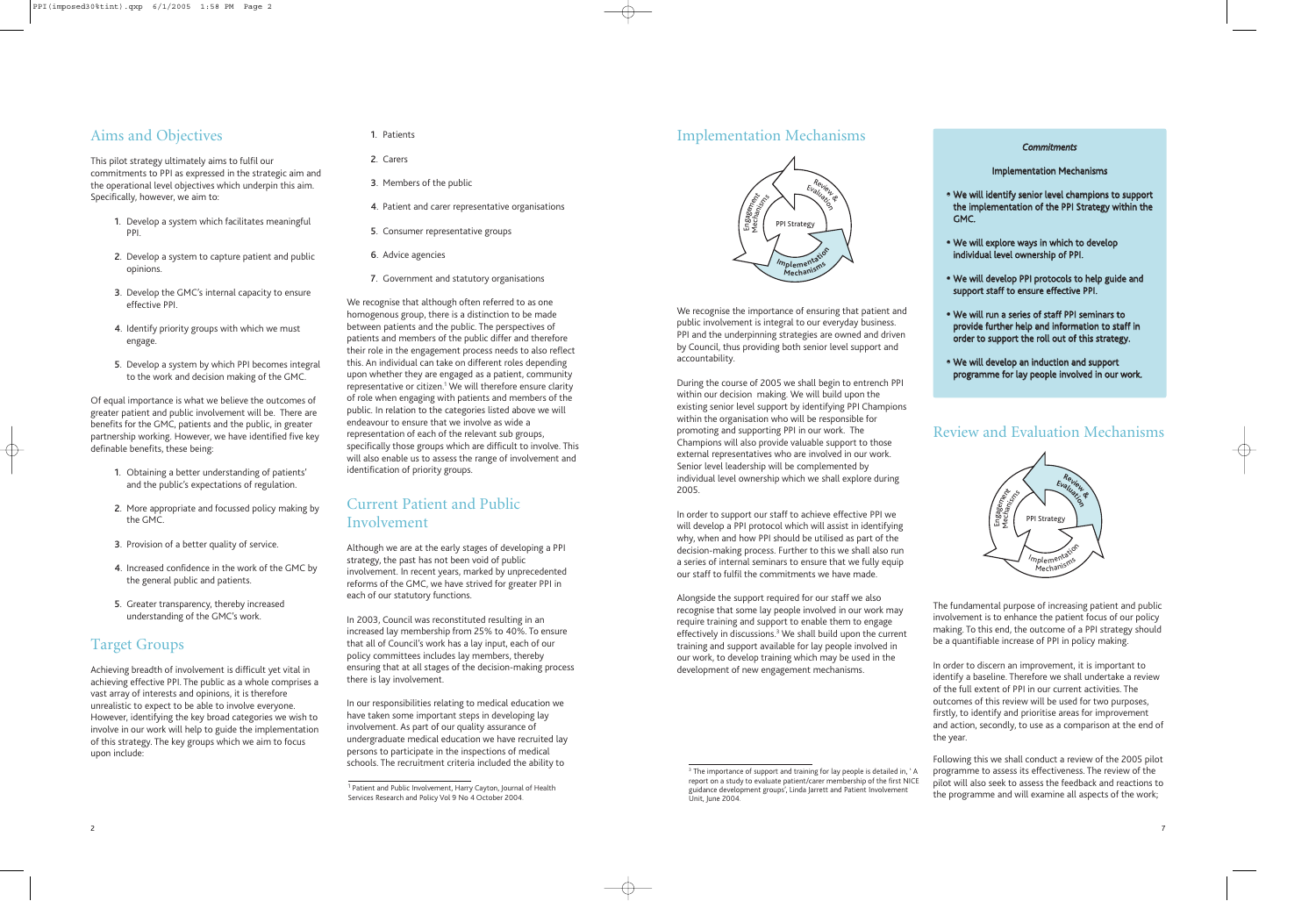reflect contemporary society, a theme which is present in much of our education development work. Further to this, the next edition of our core recommendations on undergraduate medical education ('*Tomorrow's Doctor'*), will aim to capture public perceptions so as to support an educational approach which promotes more patientcentred skills.

Our standards and ethics work provides invaluable guidance to doctors. We have recognised for some time that this guidance must take into account the views of patients and the public. Thus, consultation has been an intrinsic part of our policy development in this area. Recently, we embarked upon a major review of our key guidance on the core principles which constitute good medical practice. As part of this review we are undertaking extensive public consultation.

Revalidation, which we plan to introduce in 2006, will require doctors to demonstrate, on a regular basis, that they remain up to date and fit to practise. In developing our proposals we have been careful to involve patients and the public throughout. Our Patient and Public Reference Group (PPRG) was established for this purpose. Its membership includes non-medical members of the GMC as well as representatives from a range of patient and consumer organisations. The PPRG has played an invaluable role in the revalidation project and we will now be looking to develop its role in other areas.

Through our fitness to practise procedures we take action if there are concerns about a doctors' fitness to practice. On 1 November 2004, we saw the implementation of important reforms governing the way in which we handle such issues. The new procedures ensure that there is lay involvement throughout the decision-making process, therefore, no decision about a doctor's fitness to practice is made without lay input.

Our current position places us in good stead. However, we are not complacent and fully acknowledge that there is much scope for improvement and development. It is envisaged that this strategy will provide the mechanisms by which we fulfil our aim for effective partnership.

### Structure of Strategy

Our approach to a PPI strategy is based upon a three part cycle:

- 1. Engagement mechanisms
- 2. Implementation mechanisms
- 3. Review and evaluation

The approach puts in place a framework which allows continuous learning and development. Although more acute in 2005, the cycle is based upon the principle of one stage feeding into the next in order to amend and develop the process.

Engagement mechanisms are those by which we aim to engage with patients and the public. We will not rely upon a single engagement mechanism, but rather will use a number of possible engagement options. The advantages being, statistically, a greater number of people may be involved, and it also provides the ability to tailor certain engagement mechanisms to particular needs, especially for the hard to reach groups in society. In addition, we recognise that there are differing degrees of involvement and the differing roles within that engagement which people may take, for example the difference between individual and collective involvement.

Implementation mechanisms are the second part of the cycle discussed above. The main purpose of such mechanisms is to ensure that PPI becomes integral to our policy- and decision-making processes. Although we may successfully identify ways in which to engage with the public we want such engagement to be influential in our policy making. We therefore make a commitment to adopt measures which ensure implementation of the outcomes of engagement activities and the development of a culture by which PPI becomes central to our decision making.





#### *Commitments*

Patient and Public Involvement in Policy Making

- ∑ We will identify opportunities for direct consultation and will seek to use a range of methods by which to undertake this.
- We will undertake a survey of service users, to review the impact of recent developments.
- ∑ We will complete the annual tracking survey pilot and put in place the framework for future annual tracking surveys which will be conducted each year
- ∑ During 2005 we shall undertake a scoping study to identify models of direct consumer input.
- In consultation with the PPRG we will establish Terms of Reference for the Group.
- We will review the membership of the PPRG and ensure broad involvement.
- ∑ We will establish sub groups in Scotland and Wales, and undertake a scoping review in relation to Northern Ireland.
- ∑ We will continue to support and take an active part in the 'UK Health Regulators PPI Forum'.
- We will seek to further develop our relationships and partnerships with voluntary and community organisations, consumer and patient interest groups and statutory PPI bodies.
- ∑ We will continue to explore patient and public expectations through support of research to inform the 'patientcenteredness model.